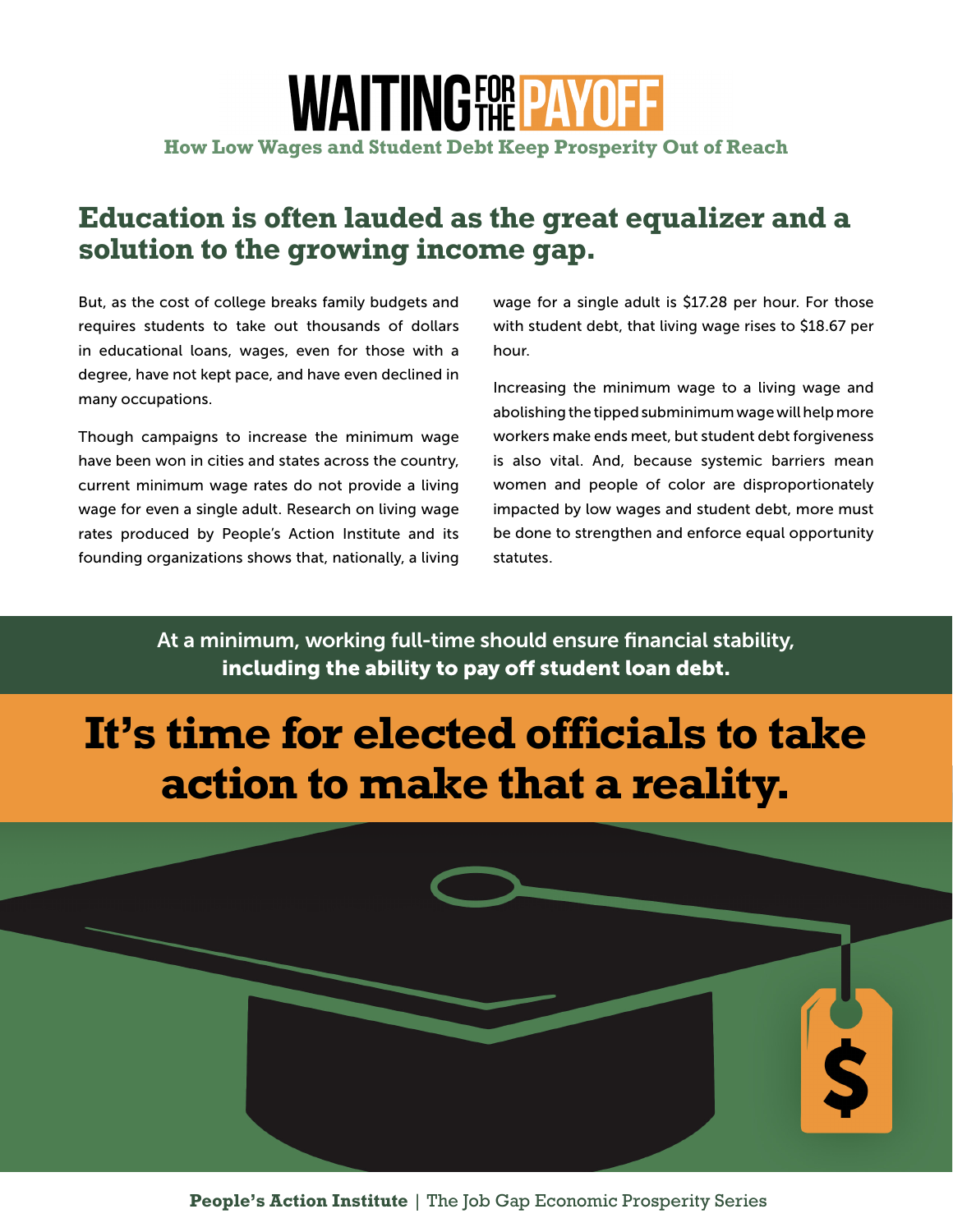## **Illinois**

**Single Adult** 

**Hourly Living Wage**

**\$17.57 \$8.25 \$18.90 Minimum Wage Student Debt Hourly Living Wage**

The living wage for a single adult is \$17.57 per hour. This reflects what is needed to meet basic needs and maintain some ability to deal with emergencies and plan ahead. The living wage for a single adult with two children is \$35.33 per hour. For those paying off student debt after graduating from college, the living wage for a single adult increases to \$18.90, based on the state's median student debt payment.

Illinois' minimum wage of \$8.25 does not allow working families to make ends meet. The state's minimum wage provides only 47 percent of a living wage for a single adult and less than a quarter of the living wage for a single adult with two children.

| Illinois<br>2016 Monthly<br><b>Family Budgets</b>      | Household 1:<br>Single adult | Household 2:<br>Single adult with<br>a school-age<br>child (age 6-8yrs) | Household 3:<br>Single adult with<br>a toddler (12-24<br>months) and a<br>school-age child<br>$(6-8yrs)$ | Household 4:<br>Two adults (one<br>of whom is<br>working) with<br>a toddler and a<br>school-age child | Household 5:<br>Two adults (both<br>of whom are<br>working) with<br>a toddler and a<br>school age child |
|--------------------------------------------------------|------------------------------|-------------------------------------------------------------------------|----------------------------------------------------------------------------------------------------------|-------------------------------------------------------------------------------------------------------|---------------------------------------------------------------------------------------------------------|
| Food                                                   | \$210.00                     | \$405.76                                                                | \$533.03                                                                                                 | \$775.23                                                                                              | \$775.23                                                                                                |
| <b>Housing &amp; Utilities</b>                         | \$814.16                     | \$984.69                                                                | \$984.69                                                                                                 | \$984.69                                                                                              | \$984.69                                                                                                |
| <b>Transportation</b>                                  | \$642.12                     | \$586.77                                                                | \$586.75                                                                                                 | \$1,281.92                                                                                            | \$1,431.63                                                                                              |
| <b>Health Care</b>                                     | \$167.78                     | \$406.16                                                                | \$510.67                                                                                                 | \$566.96                                                                                              | \$566.96                                                                                                |
| Houshold, clothing,<br>& personal (18%)                | \$458.52                     | \$595.84                                                                | \$653.78                                                                                                 | \$902.20                                                                                              | \$939.62                                                                                                |
| Savings (10%)                                          | \$254.73                     | \$331.02                                                                | \$363.21                                                                                                 | \$501.22                                                                                              | \$522.01                                                                                                |
| <b>Child Care</b>                                      | \$0.00                       | \$678.49                                                                | \$1,604.32                                                                                               | \$0.00                                                                                                | \$1,604.32                                                                                              |
| State/federal taxes<br>(annually)                      | \$5,984.85                   | \$8,270.31                                                              | \$10,647.13                                                                                              | \$8,340.41                                                                                            | \$12,883.69                                                                                             |
| Gross income needed                                    |                              |                                                                         |                                                                                                          |                                                                                                       |                                                                                                         |
| per working adult<br>(monthly)                         | \$3,046.04                   | \$4,677.93                                                              | \$6,123.71                                                                                               | \$5,707.24                                                                                            | \$3,949.05                                                                                              |
| Gross income needed<br>per working adult<br>(annually) | \$36,552.53                  | \$56,135.11                                                             | \$73,484.57                                                                                              | \$68,486.90                                                                                           | \$47,388.56                                                                                             |
| <b>Living Wage per</b><br>working adult<br>(hourly)    | \$17.57                      | \$26.99                                                                 | \$35.33                                                                                                  | \$32.93                                                                                               | \$22.78                                                                                                 |